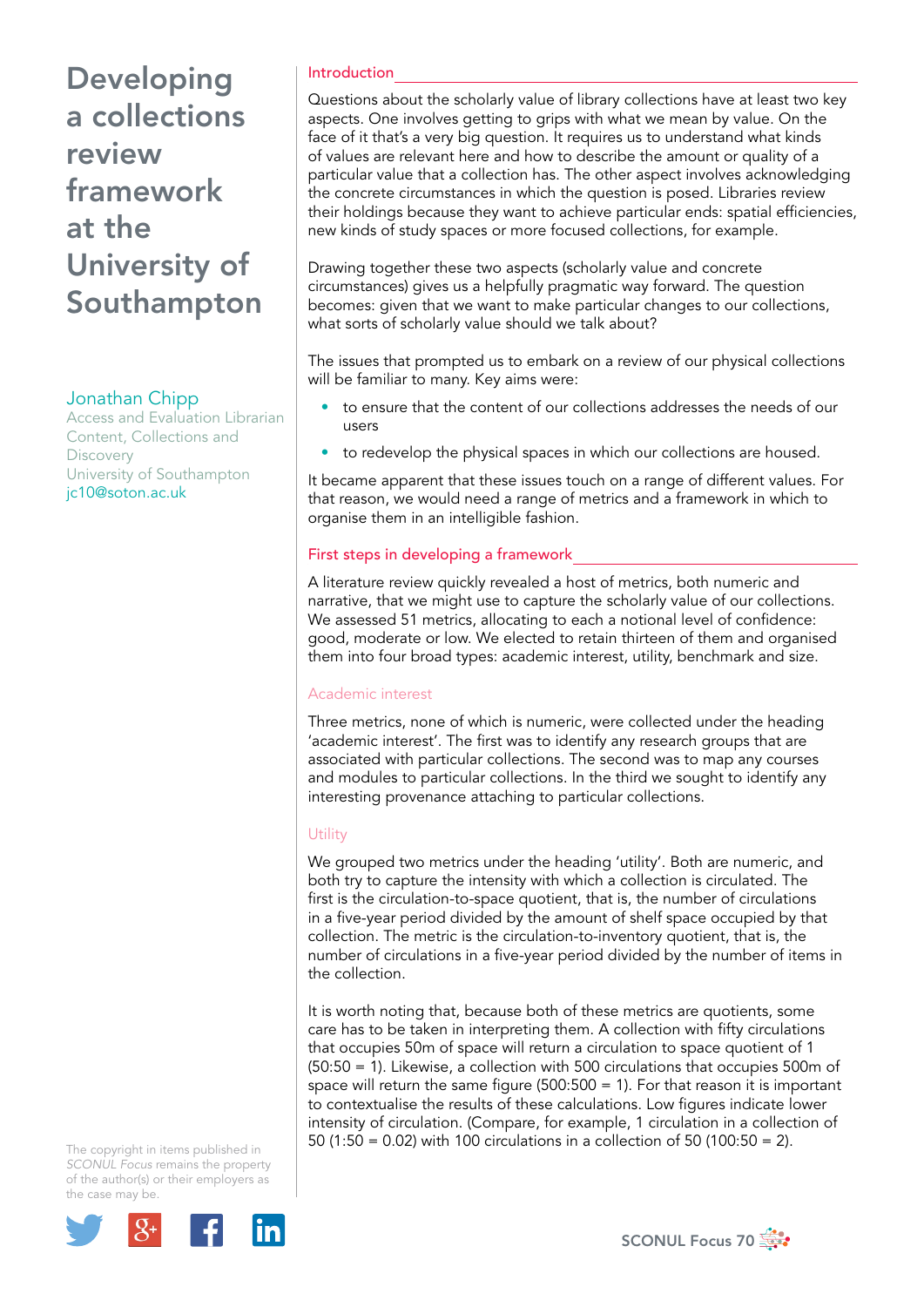Developing a collections review framework at the University of Southampton

### Benchmark

We collected three metrics under the heading 'benchmark'. One is numeric and two are more narrative. The numeric metric captures the scarcity of items. We used Copac CCM tools to establish which items in a collection were held by five or more Copac libraries. We then expressed the number of items as a percentage of the collection as a whole. The other two benchmark metrics recorded 1) whether the material in the collection was of an unusual format and 2) whether the collection policy associated with an area of stock was notably unusual.

#### Size

Four of the five metrics collected under the heading 'size' are numerical measures. The exception is a recording of any unusual access issues: whether, for example, the material is not on open access. The remaining metrics record 1) the number of items in a particular collection, 2) the total length of shelving over which the collection is spread, 3) the amount of empty shelf space within the collection and 4) the rate at which the collection has grown in a five-year period.

## Two other aspects of the framework: characterisation and planning

Taken together, the four groups of metrics gave us quite a detailed and ordered description of our collections. The next step was to connect those descriptions to the questions of value and collection development with which we started. Making those connections involved two things.

We adopted the typology of collection types developed in the RLUK report *Unique and distinctive collections: Opportunities for research libraries* (Research Libraries UK, 2014). With that typology in view, we drafted a chart of what we might expect our four groups of metrics to look like for each collection type: heritage, legacy, self-renewing and finite. Inevitably that involved some speculation, so in addition we used part of a workshop meeting to canvass librarians for views on which parts of our collections may be candidates for heritage or legacy status. By combining these approaches we aim to refine the fit between collection types and metrics.

Having – at least notionally – mapped our collections in terms of the heritage– legacy–self-renewing–finite typology, we drafted high-level management strategies for each type. These are very general statements about the direction of work that we would expect to see in relation to each collection type, emphasising, for example, withdrawal of finite stock, regular evidence-based weeding in self-renewing stock, considering digitisation opportunities in relation to legacy stock and looking for promotional opportunities in relation to heritage stock, and so on. Our expectation is that these strategies will be reviewed and developed over time.

## Conclusion: next developments

The development of the framework is still at a very early stage but it is clear that some aspects of it require further consideration. Three issues in particular stand out:

First, the more narrative metrics can be difficult to capture. In particular those metrics that we have grouped under 'academic interest' are challenging. The provenance of some of our collections is well known; but this is not always the case. How can we be sure that we have captured all the relevant history of our collections? It is also the case that both research and teaching interest in particular collections fluctuates. Courses come and go, as do research groups. Do we have structures in place to capture this kind of information?

The copyright in items published in *SCONUL Focus* remains the property of the author(s) or their employers as the case may be.